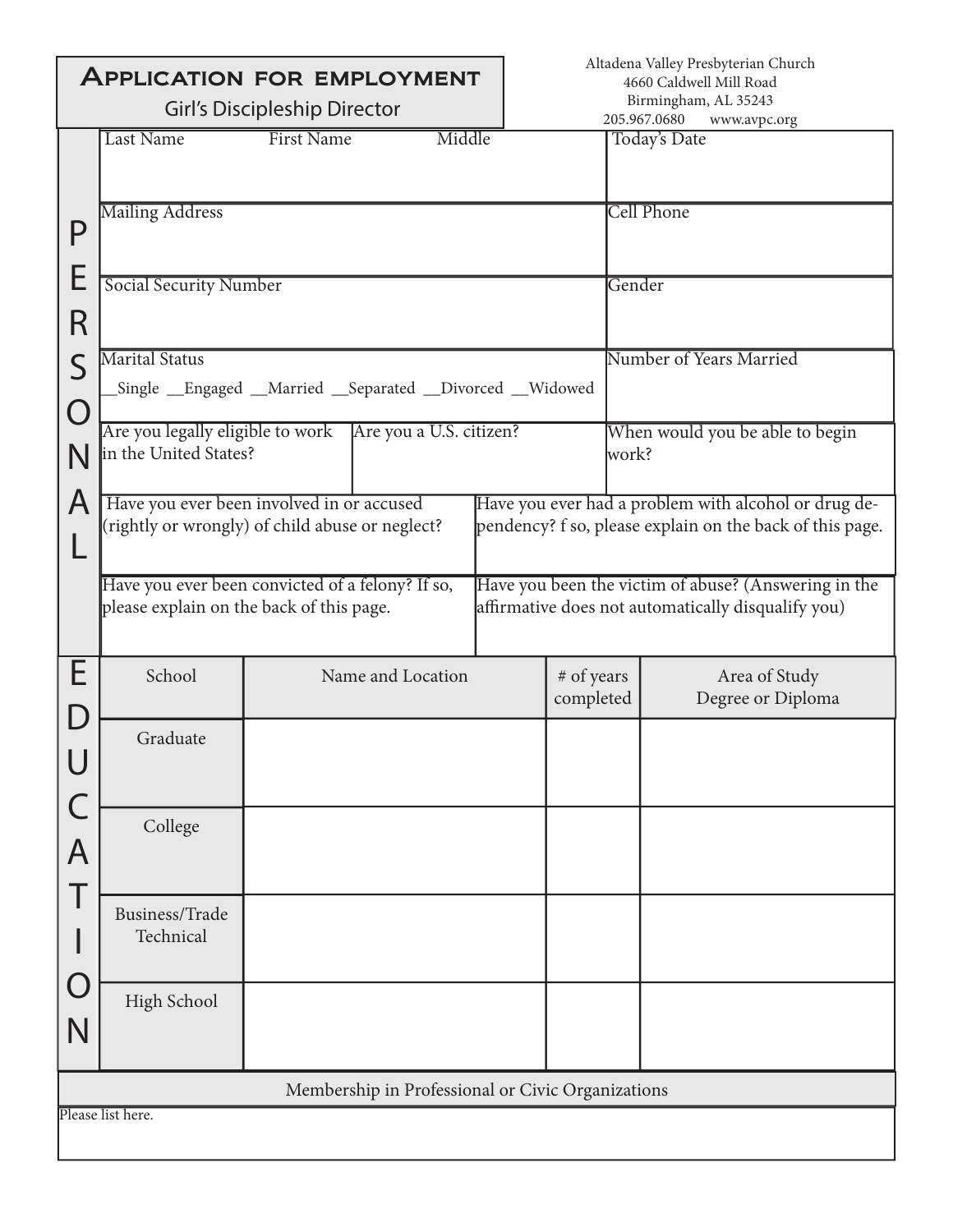| <b>FAMILY INFORMATION</b> |                                                   |                            |  |  |  |
|---------------------------|---------------------------------------------------|----------------------------|--|--|--|
| Name of Spouse            | Age of Spouse                                     | Names and Ages of Children |  |  |  |
| Spouse's Occupation       | Have you or your<br>spouse ever been<br>divorced? |                            |  |  |  |

| <b>RELIGIOUS BACKGROUND</b>                                                                                      |                                                                        |
|------------------------------------------------------------------------------------------------------------------|------------------------------------------------------------------------|
| Denominational Preference                                                                                        | Are you currently a member of Altadena Valley or any<br>lother church? |
| Spouse's Denominational Preference                                                                               | Is your spouse a member of Altadena Valley or any<br>lother church?    |
| Would you consider yourselves active members of your Do you hold leadership positions in your church?<br>church? |                                                                        |

| <b>SKILLS ASSESSMENT</b> |                                                                                                                                                                                                                      |                                                          |  |  |  |
|--------------------------|----------------------------------------------------------------------------------------------------------------------------------------------------------------------------------------------------------------------|----------------------------------------------------------|--|--|--|
|                          | Do you have previous experience working with                                                                                                                                                                         | What do you like most about working with youth,          |  |  |  |
|                          | youth? Describe.                                                                                                                                                                                                     | specifically girls?                                      |  |  |  |
|                          |                                                                                                                                                                                                                      |                                                          |  |  |  |
|                          |                                                                                                                                                                                                                      |                                                          |  |  |  |
|                          | Do you have previous experience in short-term                                                                                                                                                                        | Do you have previous experience in project planning or   |  |  |  |
|                          | missions? Explain.                                                                                                                                                                                                   | administrative leadership? Explain.                      |  |  |  |
|                          |                                                                                                                                                                                                                      |                                                          |  |  |  |
|                          |                                                                                                                                                                                                                      |                                                          |  |  |  |
|                          | What do you see as your biggest strengths to carry out                                                                                                                                                               | In what area do you see yourself needing the most help   |  |  |  |
|                          | the duties of this position?                                                                                                                                                                                         | to carry out the duties of this position?                |  |  |  |
|                          |                                                                                                                                                                                                                      |                                                          |  |  |  |
|                          |                                                                                                                                                                                                                      |                                                          |  |  |  |
|                          |                                                                                                                                                                                                                      |                                                          |  |  |  |
|                          | What duty or duties of this position would excite you                                                                                                                                                                | What would be your least favorite duty of this position? |  |  |  |
| the most?                |                                                                                                                                                                                                                      |                                                          |  |  |  |
|                          |                                                                                                                                                                                                                      |                                                          |  |  |  |
| $\overline{S}$           |                                                                                                                                                                                                                      |                                                          |  |  |  |
| I                        | The information provided in this application for employment is true, correct, and complete. If employed,<br>I understand that any misstatement or ommision of fact on this application may result in idsmissal. I am |                                                          |  |  |  |
| G                        | giving authorization to Altadena Valley Presbyterian Church to verify the information on the form and                                                                                                                |                                                          |  |  |  |
| N                        | contact my references listed. I understand that acceptance of an offer of employment does not create a                                                                                                               |                                                          |  |  |  |
| A                        | contractual obligation upon the employer to continue to employ me in the future.                                                                                                                                     |                                                          |  |  |  |
| T                        |                                                                                                                                                                                                                      |                                                          |  |  |  |
| $\mathbf U$              |                                                                                                                                                                                                                      |                                                          |  |  |  |
| $\mathbb{R}$<br>E        | Signature                                                                                                                                                                                                            | Today's Date                                             |  |  |  |